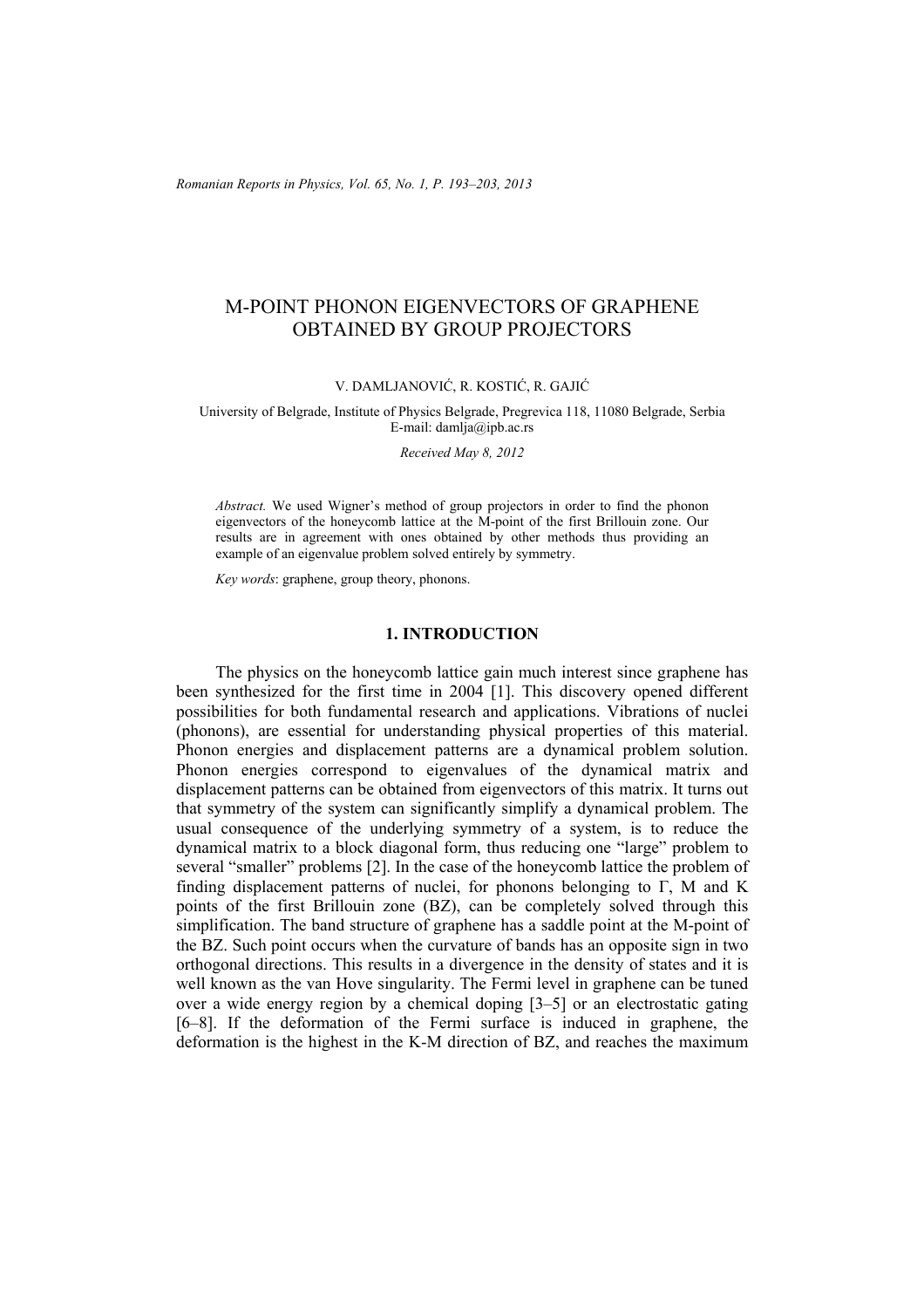when the Fermi level is very close to the van Hove singularity at the M-point. Fundamental interactions between charge, spin and lattice depend very much on the topology of electronic bands, especially in two dimensions when the Fermi level is near the saddle point. Objective of our paper is to present the procedure and results of the honeycomb lattice displacement pattern calculation, for the phonons belonging to the M-point of the first BZ, applying only the symmetry rules, *i.e.* by the method of group projectors.

### **2. THEORY**

A dynamical matrix, whose eigenvalue problem we seek to solve in order to obtain phonon energies and displacement patterns, in general case reads [9]:

$$
D_{\alpha\beta} \begin{pmatrix} \mathbf{q} \\ j; l \end{pmatrix} = \frac{1}{\sqrt{M_j M_l}} \sum_{\mathbf{R}} \Phi_{\alpha\beta} \begin{pmatrix} 0; \mathbf{R} \\ j; l \end{pmatrix} \exp(i\mathbf{q} \cdot \mathbf{R}).
$$
 (2.1)

Here **q** is a wave vector in the first BZ, *s* is a total number of nuclei in the primitive cell, *M <sup>j</sup>* is the mass of *j*-th nucleus, **R** runs over direct lattice, *j* and *l* denote the nuclei in the primitive cell,  $\alpha$  and  $\beta$  take values *x*, *y* or *z* in the rectangular coordinate system and  $\Phi_{\alpha\beta}^{(0)}$  $\Phi$   $_{\alpha \beta} \binom{ \bm{0};\mathbf{R}}{ j,l}$  are the force constants (*i.e.* second order derivatives of potential energy of nuclei with respect to displacements of nuclei from the equilibrium position). The dimension of the dynamical matrix is equal to 3*s*, and its eigenvalue problem is:

$$
\sum_{l,\beta} D_{\alpha\beta} \binom{\mathbf{q}}{j;l} e_{\beta}(l|\mathbf{q}) = \omega^2(\mathbf{q}) e_{\alpha}(j|\mathbf{q}).
$$
 (2.2)

Here  $\omega^2$  are real, non negative values, with  $\omega$  being angular frequency of normal mode and displacement of *j*-th nucleus in **R**-th primitive cell along axis  $\alpha$  is:

$$
u_{\alpha} \binom{\mathbf{R}}{j} = (\sqrt{NM_j})^{-1} \operatorname{Re} \{ e_{\alpha} (j | \mathbf{q}) \exp \{-i[\mathbf{q} \cdot \mathbf{R} - \omega(\mathbf{q})t] \}, \tag{2.3}
$$

where *N* is number of primitive cells in the crystal and  $e_{\alpha}(j|\mathbf{q})$  are (in general complex) the components of an eigenvector. To simplify calculations, we have included the phase factors  $exp(i\mathbf{q} \cdot \mathbf{r}_i)$  into the phonon eigenvectors, *i.e.* we have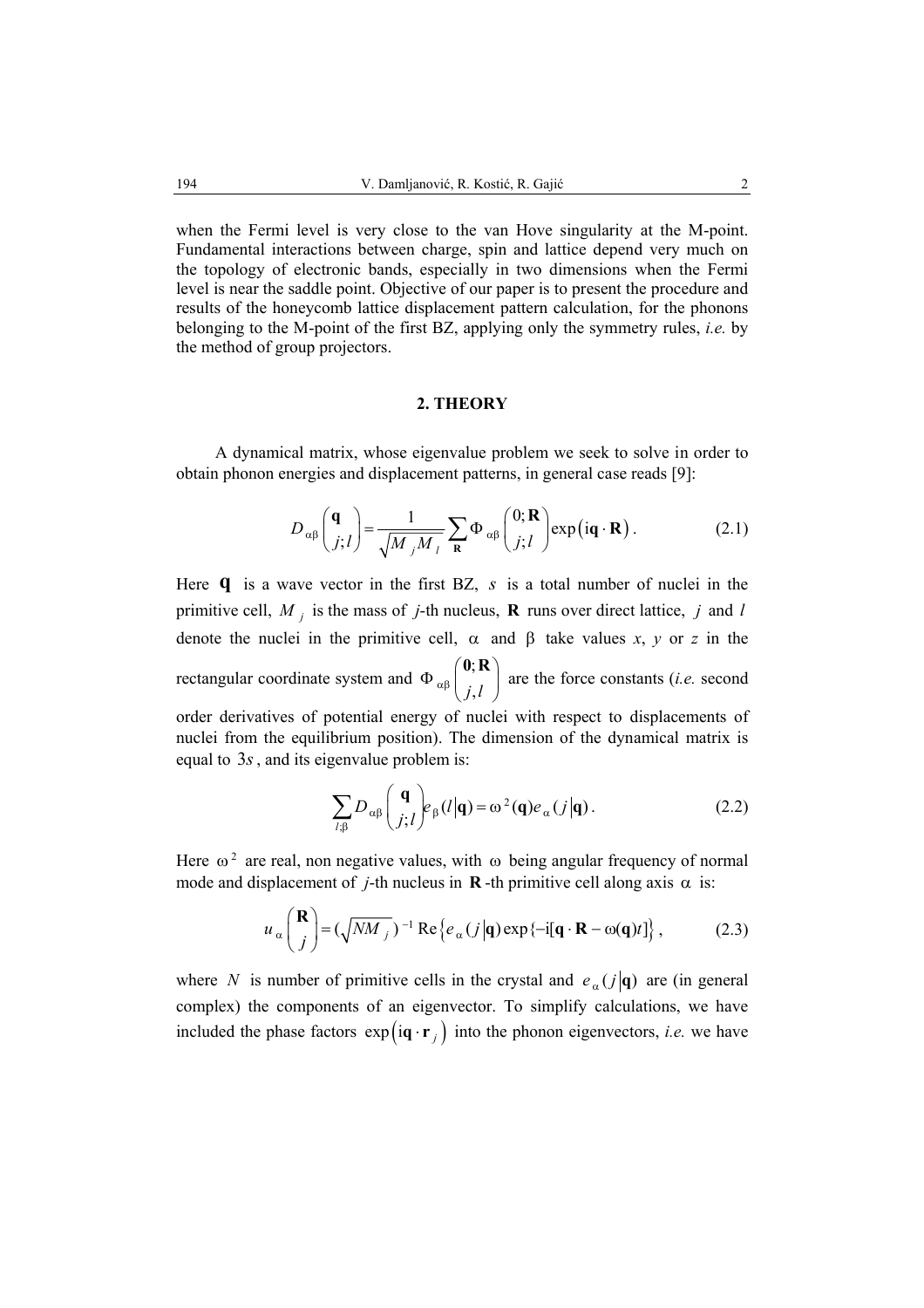made the substitution  $exp(i \mathbf{q} \cdot \mathbf{r}_i) e_{\alpha}(j | \mathbf{q}) \rightarrow e_{\alpha}(j | \mathbf{q})$ , where  $\mathbf{r}_i$  is an equilibrium position of the *j*<sup>th</sup> nucleus. Symmetry of a crystal can help us in solving the equation (2.2) in the following way [2]. For a crystal that belongs to symmorphic space group  $T \wedge G$  (here we consider only the symmorphic space groups since the honeycomb lattice belongs to such a group), the first term in the product is a group of pure translations and the second is one of crystallographic point groups, for each wave vector **q** the group of the wave vector is defined as a subset of operations in *G* that transform this wave vector to its equivalent [2,10]:

$$
\underline{G}_{\mathbf{q}} = \{ \mathbf{g} \in \underline{G} \, | \, \mathbf{g}\mathbf{q} - \mathbf{q} \in \text{InverseLattice} \} \,.
$$

Consider now an element **g** of the group of the wave vector **q** . It transforms an arbitrary nucleus at  $\mathbf{r}_i$  in the primitive cell at the origin to some position (not necessary in the same cell). Accordingly:

$$
\mathbf{gr}_j = \mathbf{r}_l + \mathbf{R} \,,\tag{2.5}
$$

so that  $\mathbf{r}_l$  is from the same primitive cell and **R** is a vector from direct lattice. *l* and **R** are then functions of  $j$  and **g**. Since the cell we have chosen is primitive, *l* and **R** in the equation (2.5) are uniquely defined. For every wave vector **q** and for every element **g** of  $\underline{G}_{q}$ , the matrix of dynamical representation is:

$$
\mathbf{D}_d(\mathbf{g}) = \sum_{j=1}^s \exp\left[i\mathbf{q} \cdot (\mathbf{g}\mathbf{r}_j - \mathbf{r}_l)\right] \mathbf{E}_{ij} \otimes \mathbf{g}.
$$
 (2.6)

Here **g** at the right hand side is polar vector representation of  $G_a$ . It maps three dimensional, real vector space into itself. If  $\{e_1, e_2, e_3\}$  are the base vectors in this space, then matrix of polar vector representation is given by  $\mathbf{ge}_p = \sum [\mathbf{g}]$ 3  $\mathbf{g}\mathbf{e}_p = \sum_{m=1} [\mathbf{g}]_{mp} \mathbf{e}_m$  for every *p* from 1 to 3.  $\mathbf{E}_{lj}$  is the *s*-dimensional square matrix with the element *lj* 

equal to one and all other elements equal to zero, whereas ⊗ denotes the tensor product. For every element of the group of the wave vector **q**, matrix  $\mathbf{D}_d(\mathbf{g})$ commutes with the dynamical matrix  $D(q)$  given in the formula (2.1). This allows us to proceed in a way that is usual for applying symmetry: we reduce the dynamical representation given by formula (2.6) into irreducible components and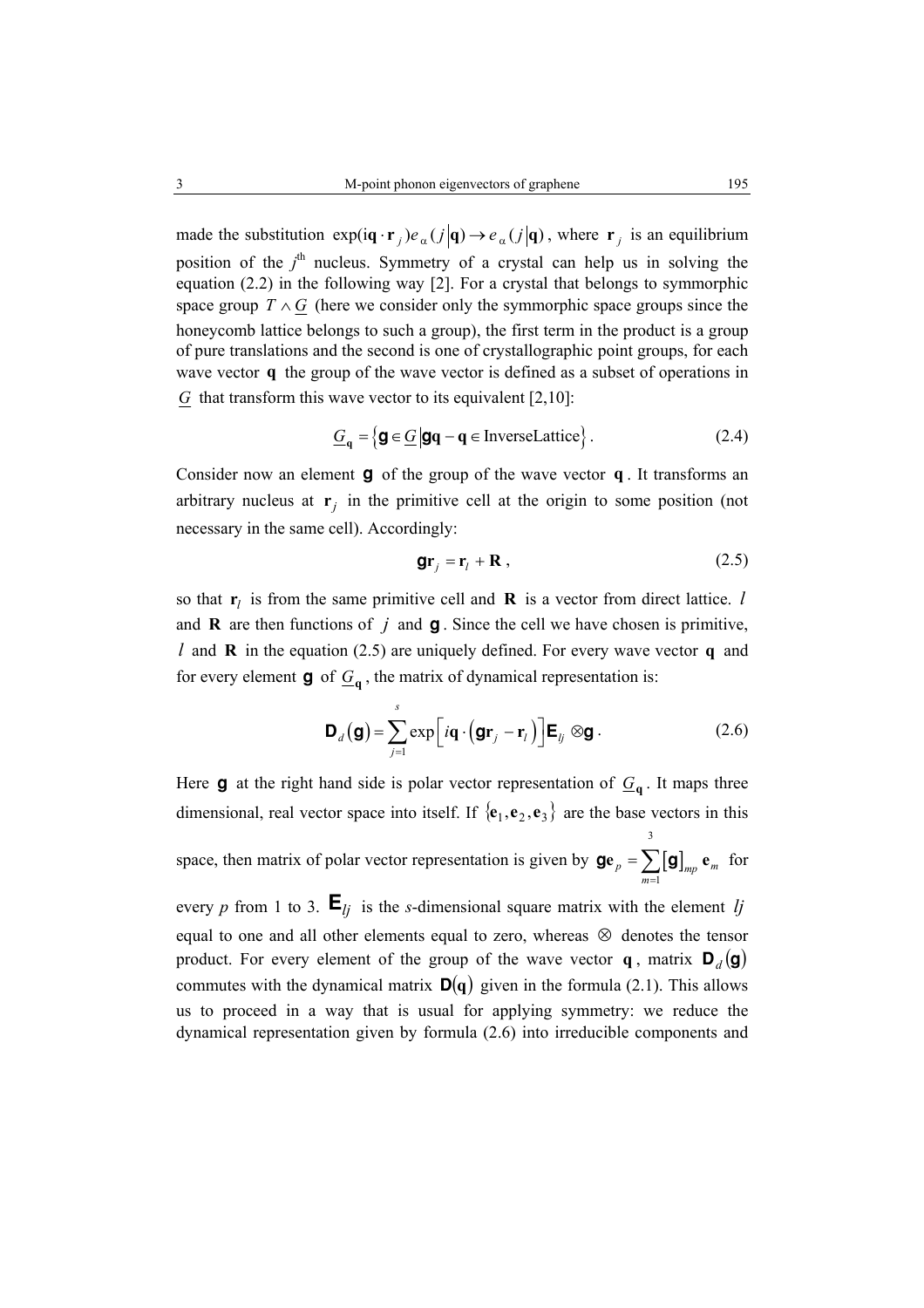find a symmetry adapted basis in which the dynamical representation and consequently, the dynamical matrix, are reduced to block diagonal forms. In the case of the honeycomb lattice and the wave vector at the M-point every nonequivalent irreducible representation appears in the decomposition of dynamical representation at most once so that the dynamical matrix is diagonalized already in the symmetry adapted basis. This means that symmetry adapted basis vectors are at the same time eigenvectors of the dynamical matrix. In the next section we apply this method to the honeycomb lattice.

# **3. RESULTS AND DISCUSSION**

The honeycomb lattice and the primitive cell we have chosen are shown in the Fig. 1. The lattice consists of regular hexagons with common edges, and the primitive cell contains two nuclei. Apart from the translational symmetry, which is generated by the primitive vectors  $a_1$  and  $a_2$ , the honeycomb lattice has 24 more symmetry elements.



Fig.1 – The honeycomb lattice and the primitive cell that we have chosen.

Those elements (shown in Fig. 2) form point group  $D_{6h}$ . The total symmetry group is a semi direct product of the two and is denoted by Dg80 [11]:  $Dg80 = T \wedge D_{6h}$ .

The reciprocal space and the first BZ for the honeycomb lattice are shown in Fig. 3. The symmetry elements of the reciprocal and direct lattice are identical.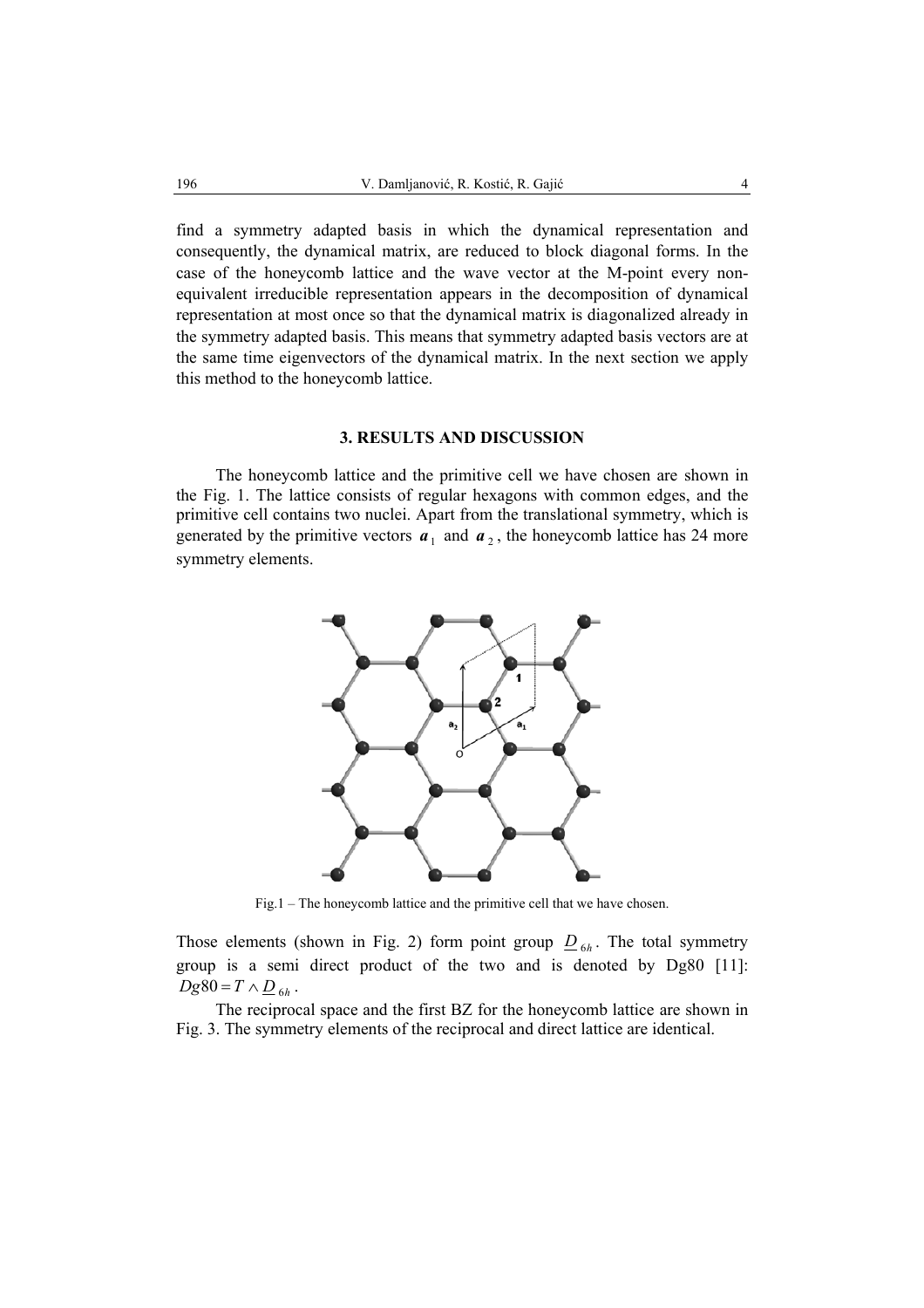

Fig. 2 – Symmetry elements of the honeycomb lattice. Dashed lines denote axes of order 2 and intersections of vertical reflection planes with the horizontal plane. Vertical axis of order 6, inversion center and horizontal reflection plane are also symmetry elements (not shown).



Fig. 3 – The first Brillouin zone of the honeycomb lattice. IrBZ is irreducible part of the first Brillouin zone. Notice M-point at  $(1/2) \cdot \mathbf{b}_1$ .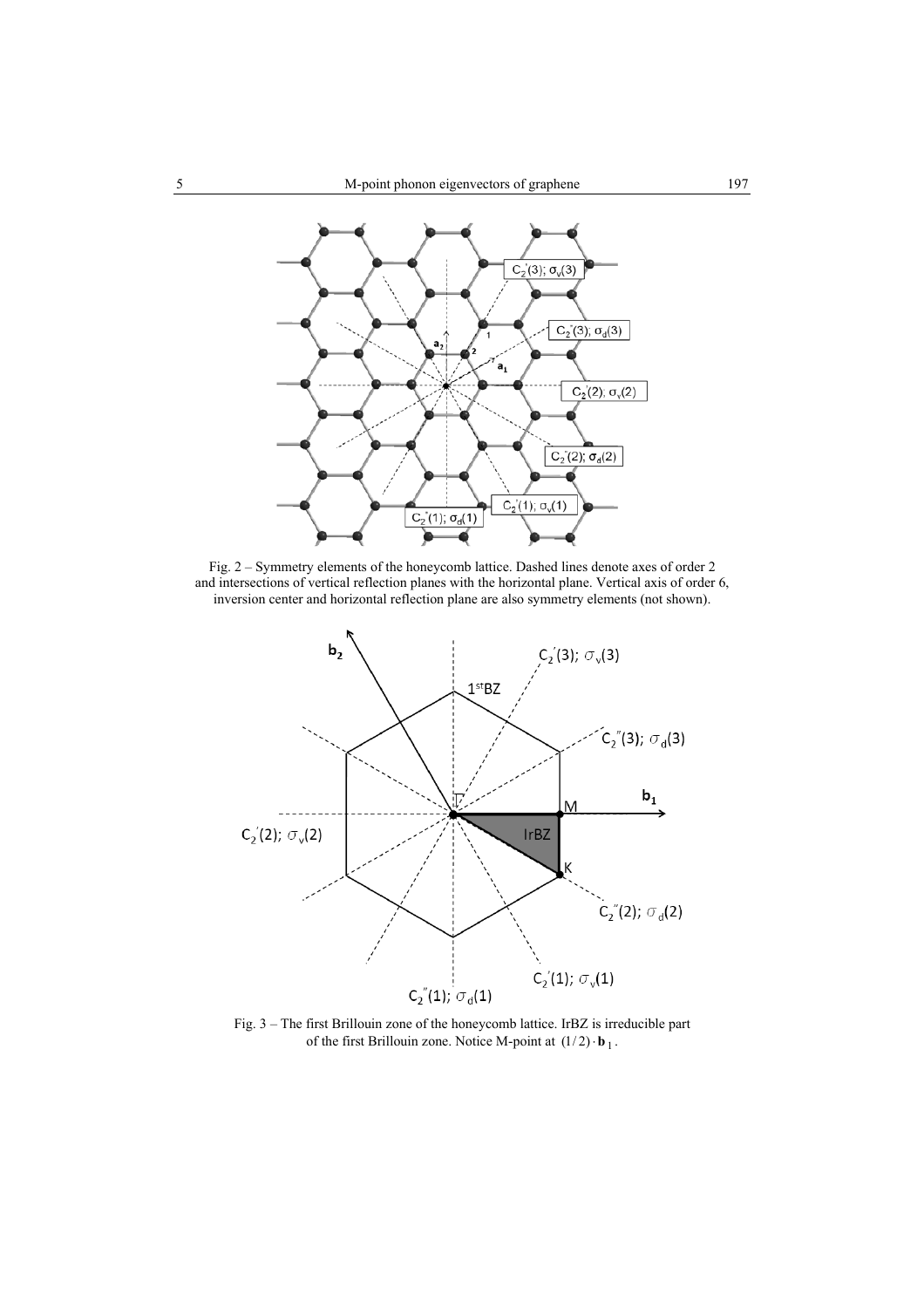The group of the wave vector at the point M is  $D_{2h}$  and consists of the following elements: identity  $\hat{E}$ ; three mutually orthogonal axes of order two  $\hat{C}_2(z)$ ,  $\hat{C}_2(z)$ ,  $\hat{C}_2^{\dagger}(1)$ ; inversion  $\hat{i}$ ; and three reflection planes  $\hat{\sigma}_h$ ,  $\hat{\sigma}_d(1)$ ,  $\hat{\sigma}_v(2)$ . The matrices of the dynamical representation obtained from the formula (2.6) are given in the Table 1. The basis vectors according to which matrices of the polar vector representation which enter in (2.6) were calculated are given in the Fig. 4. As an example we calculate the matrix  $\mathbf{D}_d(\hat{C}_2^{\{r\}}(1)).$ 

$$
\hat{C}_2^{\text{v}}(1)\mathbf{r}_1 = \mathbf{r}_2 - \mathbf{a}_1 + \mathbf{a}_2
$$
\n
$$
\hat{C}_2^{\text{v}}(1)\mathbf{r}_2 = \mathbf{r}_1 - \mathbf{a}_1
$$
\n(3.1)

since 
$$
\exp[i\mathbf{q}_M \cdot (-\mathbf{a}_1 + \mathbf{a}_2)] = \exp[(i/2)\mathbf{b}_1 \cdot (-\mathbf{a}_1 + \mathbf{a}_2)] = \exp(-i\pi) = -1
$$
  
\n
$$
\exp[i\mathbf{q}_M \cdot (-\mathbf{a}_1)] = \exp[(i/2)\mathbf{b}_1 \cdot (-\mathbf{a}_1)] = \exp(-i\pi) = -1
$$
\n(3.2)

to the element  $\hat{C}_2^{\dagger}(1)$  corresponds the matrix

$$
\begin{pmatrix}\n\hat{0} & -\hat{C}_2^{\dagger}(1) \\
-\hat{C}_2^{\dagger}(1) & \hat{0}\n\end{pmatrix}.
$$

*Table 1* 

Matrices of the dynamical representation obtained using formula 2.6. Adopted coordinate system is given in Fig. 4

| g                          | $\hat{E}$                                                                                                                                                                                                                                                                                                                                                                                                                                                                                                 | $\hat{C}_2(z)$                                                                                                                                                                                                                                                                                                                                                                                                                                                                                                                                                                                                                           |                                                                                                                                                                                                                                                                                                                                                                   | $\hat{\sigma}_h$                                                                                                                                                                                                                                                                                                                                                                                                                                                                                                                                                          |
|----------------------------|-----------------------------------------------------------------------------------------------------------------------------------------------------------------------------------------------------------------------------------------------------------------------------------------------------------------------------------------------------------------------------------------------------------------------------------------------------------------------------------------------------------|------------------------------------------------------------------------------------------------------------------------------------------------------------------------------------------------------------------------------------------------------------------------------------------------------------------------------------------------------------------------------------------------------------------------------------------------------------------------------------------------------------------------------------------------------------------------------------------------------------------------------------------|-------------------------------------------------------------------------------------------------------------------------------------------------------------------------------------------------------------------------------------------------------------------------------------------------------------------------------------------------------------------|---------------------------------------------------------------------------------------------------------------------------------------------------------------------------------------------------------------------------------------------------------------------------------------------------------------------------------------------------------------------------------------------------------------------------------------------------------------------------------------------------------------------------------------------------------------------------|
| $\mathbf{D}_d(\mathbf{g})$ | 0<br>$\theta$<br>$\theta$<br>0<br>$\Omega$<br>$\theta$<br>0<br>$\Omega$                                                                                                                                                                                                                                                                                                                                                                                                                                   | 0<br>0<br>$\theta$<br>$\theta$<br>$\theta$<br>0<br>0<br>$\theta$<br>$\theta$<br>0<br>0<br>0<br>$\theta$<br>- 1<br>$\theta$<br>$\theta$<br>0<br>0<br>0<br>$\mathbf{0}$<br>$\mathbf{0}$<br>0<br>$\theta$<br>$\theta$<br>0<br>0<br>$\theta$<br>0<br>0                                                                                                                                                                                                                                                                                                                                                                                       | $\theta$<br>0<br>0<br>0<br>0<br>0<br>0                                                                                                                                                                                                                                                                                                                            | 0<br>0<br>0<br>0<br>$\theta$<br>$\theta$<br>0<br>$_{0}$<br>$\theta$<br>0<br>0<br>$\Omega$<br>$\Omega$<br>0<br>$\Omega$<br>$\Omega$<br>$\theta$<br>$\Omega$<br>0<br>0<br>$\Omega$<br>$\mathbf{0}$<br>0<br>$\mathbf{0}$<br>$\Omega$<br>-                                                                                                                                                                                                                                                                                                                                    |
| g                          | $\hat{C}_2(2)$                                                                                                                                                                                                                                                                                                                                                                                                                                                                                            | $\hat{C}_2^{\prime\prime}(1)$                                                                                                                                                                                                                                                                                                                                                                                                                                                                                                                                                                                                            | $\hat{\sigma}_d(1)$                                                                                                                                                                                                                                                                                                                                               | $\hat{\sigma}_{\nu}(2)$                                                                                                                                                                                                                                                                                                                                                                                                                                                                                                                                                   |
| $\mathbf{D}_d(\mathbf{g})$ | $\sqrt{3}$<br>$\mathbf{0}$<br>$\theta$<br>$\mathbf{0}$<br>$\Omega$<br>$\frac{-\frac{2}{3}}{\frac{\sqrt{3}}{2}}$<br>$\overline{2}$<br>$\frac{1}{2}$<br>$\mathbf{0}$<br>$\mathbf{0}$<br>0<br>$\mathbf{0}$<br>$\frac{\sqrt{3}}{2}$<br>$\frac{1}{2}$<br>$\frac{1}{2}$<br>0<br>$-1$<br>$\mathbf{0}$<br>$\mathbf{0}$<br>$\mathbf{0}$<br>$\mathbf{0}$<br>$\mathbf{0}$<br>$-\frac{1}{2}$<br>$\frac{\sqrt{3}}{2}$<br>$\frac{2}{0}$<br>$\mathbf{0}$<br>$\mathbf{0}$<br>$\mathbf{0}$<br>$\mathbf{0}$<br>$\mathbf{0}$ | $\frac{\sqrt{3}}{2}$ $\frac{1}{2}$ $\frac{1}{0}$<br>$\frac{-\frac{1}{2}}{\frac{\sqrt{3}}{2}}$<br>$\mathbf{0}$<br>$\Omega$<br>$\theta$<br>0<br>$\mathbf{0}$<br>$\mathbf{0}$<br>$\mathbf{0}$<br>$\mathbf{0}$<br>$\mathbf{0}$<br>1<br>$\frac{\sqrt{3}}{2}$<br>$\frac{1}{2}$<br>$\frac{1}{2}$<br>0<br>$\mathbf{0}$<br>$\mathbf{0}$<br>$\mathbf{0}$<br>$-\frac{1}{2}$<br>$\sqrt{3}$<br>$\boldsymbol{0}$<br>$\mathbf{0}$<br>$\mathbf{0}$<br>$\boldsymbol{0}$<br>$\mathbf{0}$<br>$\frac{2}{\sqrt{3}}$<br>$\frac{2}{2}$<br>$\mathbf{0}$<br>$\Omega$<br>$\mathbf{0}$<br>$\mathbf{0}$<br>$\Omega$<br>$\frac{2}{0}$<br>$\mathbf{0}$<br>$\mathbf{0}$ | $\frac{\sqrt{3}}{2}$ $\frac{1}{2}$ $\frac{1}{2}$<br>$\Omega$<br>$\Omega$<br>$\frac{\sqrt{3}}{2}$<br>$\mathbf{0}$<br>$\mathbf{0}$<br>$\frac{\sqrt{3}}{2}$<br>$\frac{1}{2}$<br>$\frac{1}{2}$<br>$\mathbf{0}$<br>$\boldsymbol{0}$<br>$\mathbf{0}$<br>$\boldsymbol{0}$<br>$\boldsymbol{0}$<br>$\mathbf{0}$<br>$\mathbf{0}$<br>$\mathbf{0}$<br>$\mathbf{0}$<br>$^{-1}$ | $\frac{\sqrt{3}}{2}$ $\frac{1}{2}$ $\frac{1}{2}$<br>$\boldsymbol{0}$<br>$\theta$<br>$\theta$<br>$\theta$<br>$\frac{-\frac{2}{3}}{\frac{\sqrt{3}}{2}}$<br>$\boldsymbol{0}$<br>$\mathbf{0}$<br>$\mathbf{0}$<br>$\mathbf{0}$<br>$\theta$<br>$\mathbf{0}$<br>$\Omega$<br>$\bf{0}$<br>$\frac{\sqrt{3}}{2}$<br>$\frac{1}{2}$<br>0<br>$-1$<br>$\mathbf{0}$<br>$\mathbf{0}$<br>$\mathbf{0}$<br>$\bf{0}$<br>$\mathbf{0}$<br>$\frac{2}{\sqrt{3}}$<br>$\mathbf{0}$<br>$\Omega$<br>$\mathbf{0}$<br>$\theta$<br>$\mathbf{0}$<br>$\mathbf{0}$<br>1<br>$\mathbf{0}$<br>0<br>$\mathbf{0}$ |

Here  $\hat{0}$  is a square, three dimensional zero matrix. By representing  $\hat{C}_2^{\dagger}(1)$  in the basis given in the Fig. 4 we obtain the corresponding matrix in the Table 1. From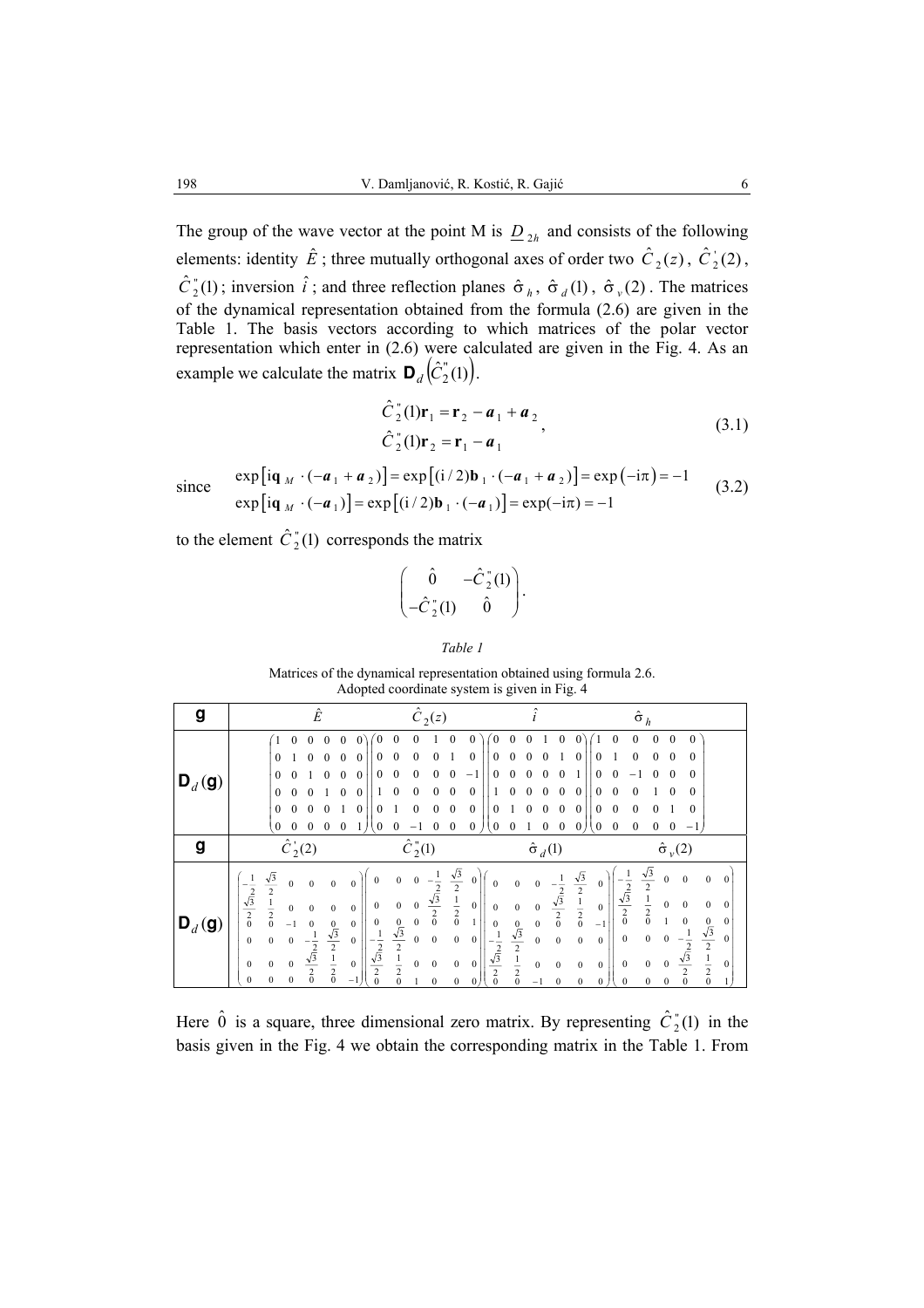the Table 1 we can find the characters of the dynamical representation for the point *M* in the first BZ and use them to decompose this representation. The table of non equivalent irreducible representations for the point group  $D_{2h}$  necessary for this step, is adopted from [12]. The dynamical representation decomposition for point *M* is the following:



Fig.  $4$  – Coordinate system for construction of dynamical represetation matrices. Vector  $\mathbf{e}_3$  is perpendicular to the drawing plane and points towards the reader.

$$
MA_{g} + MB_{1g} + MB_{3g} + MB_{1u} + MB_{2u} + MB_{3u}.
$$
 (3.3)

Here for instance, MA<sub>g</sub> denotes a non equivalent irreducible representation of the diperiodic group Dg80 obtained by an induction from the M-point wave vector and the non equivalent irreducible representation  $A_g$  of the group of this wave vector. Since the group of the *M*-point wave vector and the point group of the crystal have 8 and 24 elements, respectively, it follows that such irreducible representations of Dg80 are 3 dimensional. This is in accordance with the work of I. Milošević *et al.* where all non equivalent irreducible representations of generators of all 80 diperiodic groups were constructed  $[13]$ . From  $(3.3)$  it follows that each irreducible representation in M-point phonon classification appears at most once. This allows us to find phonon eigenvectors using group projectors. The formula for group projector that corresponds to the non equivalent irreducible representation  $\alpha$  of the group  $\overline{G}$  is [2]: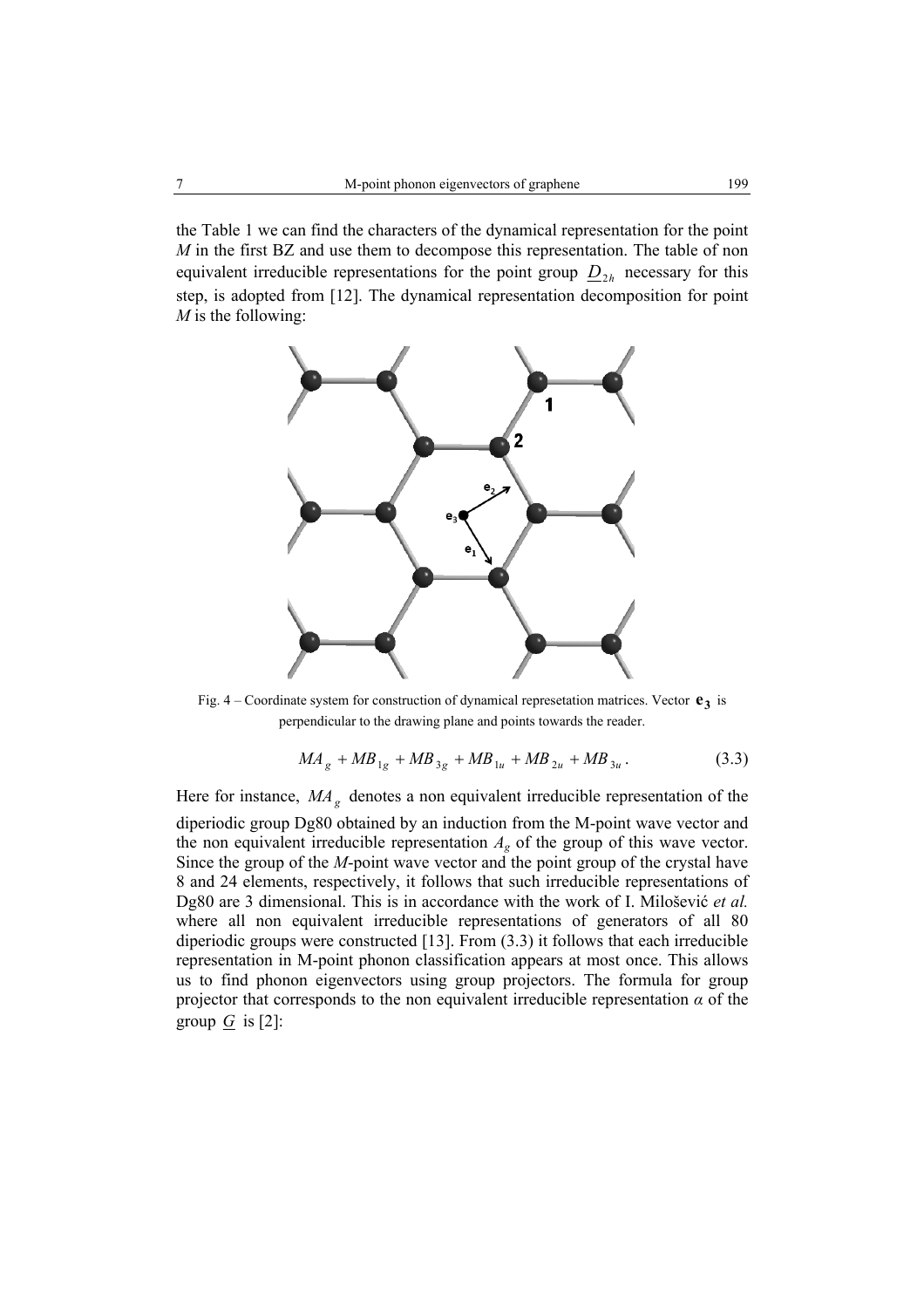$$
\hat{P}_{\alpha} = \frac{1}{|\mathcal{G}|} \sum_{\mathbf{g} \in \mathcal{G}} \chi_{\alpha}^{*}(\mathbf{g}) \mathbf{D}_{d}(\mathbf{g}) .
$$
\n(3.4)

Here  $|\underline{G}|$  is the order of the group  $\underline{G}$  and  $\chi_{\alpha}$  is the character of a non equivalent irreducible representation  $\alpha$  of the group  $G$ . In our case all non equivalent irreducible representations are one dimensional so the characters and the irreducible representations are identical. Group projectors are shown in the Table 2.

| $\mu$ piv<br><u>.</u><br>5.<br>u<br>coorumate system |                                                                                                                                                                                                                                                                                                                                                                                                                                                                                                                                                                                                                                                                             |                                                                                                                                                                                                                                                                                                                                                                                                                                                                                                                                                                                                                                                |                                                                                                                                                                                                                                                                                                                                                                                                                                                                                                       |  |  |  |
|------------------------------------------------------|-----------------------------------------------------------------------------------------------------------------------------------------------------------------------------------------------------------------------------------------------------------------------------------------------------------------------------------------------------------------------------------------------------------------------------------------------------------------------------------------------------------------------------------------------------------------------------------------------------------------------------------------------------------------------------|------------------------------------------------------------------------------------------------------------------------------------------------------------------------------------------------------------------------------------------------------------------------------------------------------------------------------------------------------------------------------------------------------------------------------------------------------------------------------------------------------------------------------------------------------------------------------------------------------------------------------------------------|-------------------------------------------------------------------------------------------------------------------------------------------------------------------------------------------------------------------------------------------------------------------------------------------------------------------------------------------------------------------------------------------------------------------------------------------------------------------------------------------------------|--|--|--|
| $\alpha$                                             | $A_{g}$                                                                                                                                                                                                                                                                                                                                                                                                                                                                                                                                                                                                                                                                     | $B_{1g}$                                                                                                                                                                                                                                                                                                                                                                                                                                                                                                                                                                                                                                       | $B_{3g}$                                                                                                                                                                                                                                                                                                                                                                                                                                                                                              |  |  |  |
| $8\hat{P}_{\alpha}$                                  | $\sqrt{3}$<br>$\sqrt{3}$<br>$\mathbf{0}$<br>$\mathbf{1}$<br>$\mathbf{0}$<br>$\sqrt{3}$<br>$\sqrt{3}$<br>$\overline{3}$<br>3<br>$\mathbf{0}$<br>$\mathbf{0}$<br>$\mathbf{0}$<br>$\mathbf{0}$<br>$\mathbf{0}$<br>$\boldsymbol{0}$<br>$\mathbf{0}$<br>$\mathbf{0}$<br>$\sqrt{3}$<br>$\sqrt{3}$<br>$\mathbf{1}$<br>$\mathbf{0}$<br>1<br>$\mathbf{0}$<br>$\sqrt{3}$<br>$\sqrt{3}$<br>$\overline{\mathbf{3}}$<br>3<br>$\boldsymbol{0}$<br>$\boldsymbol{0}$<br>$\boldsymbol{0}$<br>$\boldsymbol{0}$<br>$\boldsymbol{0}$<br>$\boldsymbol{0}$<br>$\boldsymbol{0}$<br>0)                                                                                                              | $\boldsymbol{0}$<br>$-\sqrt{3}$<br>$-\sqrt{3}$<br>$\overline{3}$<br>$\overline{0}$<br>3<br>$\mathbf{0}$<br>$\boldsymbol{0}$<br>$\sqrt{3}$<br>3<br>$\mathbf{1}$<br>$\mathbf{0}$<br>$\mathbf{0}$<br>1<br>$\boldsymbol{0}$<br>$\mathbf{0}$<br>$\overline{0}$<br>$\boldsymbol{0}$<br>$\mathbf{0}$<br>$\boldsymbol{0}$<br>$\mathbf{0}$<br>$\boldsymbol{0}$<br>$-\sqrt{3}$<br>$-\sqrt{3}$<br>3<br>3<br>$\mathbf{0}$<br>$\theta$<br>$\boldsymbol{0}$<br>$-\sqrt{3}$<br>$\sqrt{3}$<br>$\mathbf{0}$<br>1<br>$\boldsymbol{0}$<br>1<br>$\theta$<br>$\boldsymbol{0}$<br>$\boldsymbol{0}$<br>0)<br>$\boldsymbol{0}$<br>$\boldsymbol{0}$<br>$\boldsymbol{0}$ | $\theta$<br>$\boldsymbol{0}$<br>$\boldsymbol{0}$<br>0<br>$\bf{0}$<br>$\boldsymbol{0}$<br>$\boldsymbol{0}$<br>$\boldsymbol{0}$<br>$\mathbf{0}$<br>$\overline{0}$<br>$\theta$<br>$\overline{4}$<br>$\theta$<br>$\mathbf{0}$<br>4<br>$\boldsymbol{0}$<br>$\theta$<br>$\boldsymbol{0}$<br>$\mathbf{0}$<br>$\boldsymbol{0}$<br>$\boldsymbol{0}$<br>$\boldsymbol{0}$<br>$\boldsymbol{0}$<br>$\theta$<br>$\boldsymbol{0}$<br>$\boldsymbol{0}$<br>$\overline{4}$<br>$\boldsymbol{0}$<br>$\boldsymbol{0}$<br>4 |  |  |  |
| $\alpha$                                             | $B_{1u}$                                                                                                                                                                                                                                                                                                                                                                                                                                                                                                                                                                                                                                                                    | $B_{2u}$                                                                                                                                                                                                                                                                                                                                                                                                                                                                                                                                                                                                                                       | $B_{3u}$                                                                                                                                                                                                                                                                                                                                                                                                                                                                                              |  |  |  |
| $8\hat{P}_{\alpha}$                                  | $\mathbf{0}$<br>$\mathbf{0}$<br>$\boldsymbol{0}$<br>$\overline{0}$<br>$\overline{0}$<br>$\boldsymbol{0}$<br>$\mathbf{0}$<br>$\mathbf{0}$<br>$\mathbf{0}$<br>$\theta$<br>$\theta$<br>$\mathbf{0}$<br>$\sqrt{3}$<br>$\theta$<br>$\overline{\mathcal{L}}$<br>$\mathbf{0}$<br>$\boldsymbol{0}$<br>$\mathbf{0}$<br>$-4$<br>$\overline{0}$<br>$\mathbf{0}$<br>$\mathbf{0}$<br>$\boldsymbol{0}$<br>$\boldsymbol{0}$<br>$\mathbf{0}$<br>$\boldsymbol{0}$<br>$-1$<br>$\mathbf{0}$<br>$\mathbf{0}$<br>$\mathbf{0}$<br>$\mathbf{0}$<br>$\theta$<br>$\boldsymbol{0}$<br>$-\sqrt{3}$<br>$\theta$<br>$\overline{0}$<br>$\boldsymbol{0}$<br>$\overline{4}$<br>$\theta$<br>$\boldsymbol{0}$ | $\sqrt{3}$<br>3<br>$\mathbf{0}$<br>$-\sqrt{3}$<br>$\overline{0}$<br>$-1$<br>$\overline{\mathbf{3}}$<br>$-\sqrt{3}$<br>$\sqrt{3}$<br>$\overline{0}$<br>$-3$<br>$\mathbf{0}$<br>$\boldsymbol{0}$<br>$\boldsymbol{0}$<br>$\mathbf{0}$<br>$\mathbf{0}$<br>$\boldsymbol{0}$<br>$\mathbf{0}$<br>$\sqrt{3}$<br>$-3$<br>$-\sqrt{3}$<br>$\theta$<br>$\mathbf{1}$<br>$\boldsymbol{0}$<br>$\sqrt{3}$<br>$\sqrt{3}$<br>$\mathfrak{Z}$<br>$-3$<br>$\mathbf{0}$<br>$\boldsymbol{0}$<br>$\boldsymbol{0}$<br>$\boldsymbol{0}$<br>$\boldsymbol{0}$<br>$\boldsymbol{0}$<br>$\boldsymbol{0}$<br>$\boldsymbol{0}$                                                  | $\sqrt{3}$<br>$-\sqrt{3}$<br>$\mathbf{0}$<br>$-3$<br>$\theta$<br>$\sqrt{3}$<br>$\boldsymbol{0}$<br>$\,1$<br>$^{-1}$<br>$\mathbf{0}$<br>$\boldsymbol{0}$<br>$\boldsymbol{0}$<br>$\mathbf{0}$<br>$\mathbf{0}$<br>$\theta$<br>$\sqrt{3}$<br>$\overline{\mathbf{3}}$<br>$-\sqrt{3}$<br>$\boldsymbol{0}$<br>$\mathbf{0}$<br>$-1$<br>$\sqrt{3}$<br>1<br>$\theta$<br>$\boldsymbol{0}$<br>$\boldsymbol{0}$<br>$\boldsymbol{0}$<br>$\boldsymbol{0}$<br>$\mathbf{0}$<br>$\mathbf{0}$                            |  |  |  |

*Table 2*  Group projectors obtained using formula 3.4. Fig. 4 shows adopted coordinate system

The group projector for an irreducible representation  $\alpha$  is a linear operator that maps an arbitrary vector from vector space into projection of that vector onto the subspace which corresponds to  $\alpha$ . As an example, we use projection on  $MA_g$  ( $a, b$ , *c*, *d*, *f*, *g* are arbitrary real numbers):

$$
\hat{P}_{MA_g} \begin{pmatrix} a \\ b \\ c \\ d \\ f \\ g \end{pmatrix} = \frac{1}{8} (a + \sqrt{3}b + d + \sqrt{3}f) \begin{pmatrix} 1 \\ \sqrt{3} \\ 0 \\ 1 \\ \sqrt{3} \\ 0 \end{pmatrix} = \frac{1}{4} (a + \sqrt{3}b + d + \sqrt{3}f) \begin{pmatrix} 1/2 \\ \sqrt{3}/2 \\ 0 \\ 1/2 \\ \sqrt{3}/2 \\ 0 \end{pmatrix}
$$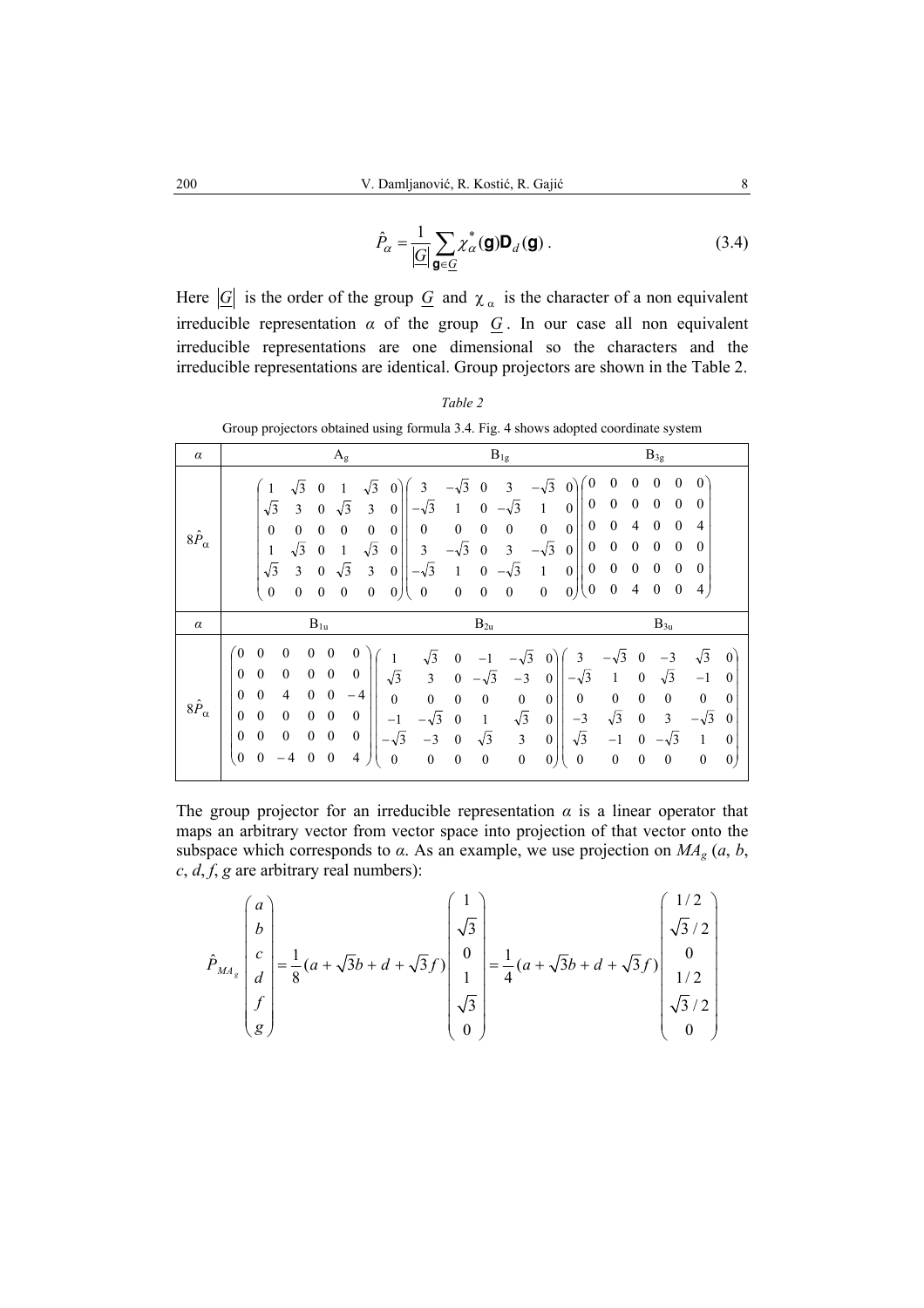so that the subspace corresponding to  $MA<sub>g</sub>$  is spaned by the vector

3/2 0  $\begin{pmatrix} \sqrt{3}/2 \\ 0 \end{pmatrix}$ The components of this vector are displacements of nuclei 1 and 2 in the primitive unit cell shown in Fig. 1, represented in the basis shown in Fig. 4 (first number is  $u_{1x}$ , second is  $u_{1y}$  etc.). Displacements of other nuclei in the crystal can be calculated with a help of the formula (2.3). The results of calculations using the group projectors for all non equivalent irreducible representations that appear in the decomposition (3.3) are given in Fig. 5. Assignation of normal modes is consistent with the symmetry system we assumed. One can be convinced that the obtained results are correct by comparing with results obtained in the literature by other methods. M. Mohr *et al.* [14] have calculated eigenvectors and energies of normal modes by fitting the force constants to observed energies. Their modes obtained numerically are identical to ours. The differences in the symmetry assignments are

due to permutation between the symmetry elements. Our results are also in agreement with those obtained by a molecular based approach published in [15], although their method allows a determination of the in-plane phonons only. We see that the modes  $MA_g$  and  $MB_{2u}$  are longitudinal, while  $MB_{1g}$ ,  $MB_{3g}$ ,  $MB_{1u}$  and  $MB_{3u}$ are transverse. Since non equivalent irreducible representations of Dg80 belonging to the *M*-point are three dimensional, two more modes with the same energy correspond to each phonon mode presented in Fig. 5. This fact is described by the formula  $(\forall g \in G) \omega(gq) = \omega(q)$ , which is valid for every q in the reciprocal space. One can obtain the displacement patterns of these modes by rotating a corresponding part of Fig. 5 by  $\pm$  60 degrees. One cannot obtain phonon energies using symmetry argument only, but could easily find them from dynamical matrix because its eigenvectors are already known. In our case the dynamical matrix for the point *M* can be completely reconstructed from phonon energies. That is not the case for a dynamical matrix that has eigenvectors not completely determinable from the symmetry, where knowledge of both eigenvalues and eigenvectors is necessary for determining the dynamical matrix. Since eigenvectors are not measurable quantities (except if they are completely determined by symmetry) problem of fitting force constants to observed energies has not a unique solution. As we mentioned earlier, the procedure we used, can be applied to the  $\Gamma$  and K

1/2 3/2 0 1/2

 $\begin{pmatrix} 1/2 \\ \hline \end{pmatrix}$  $\vert \sqrt{3}/2 \vert$  $\begin{array}{ccc} \n\end{array}$   $\vert$  1/2  $\vert$  $\sqrt{2}$ 

.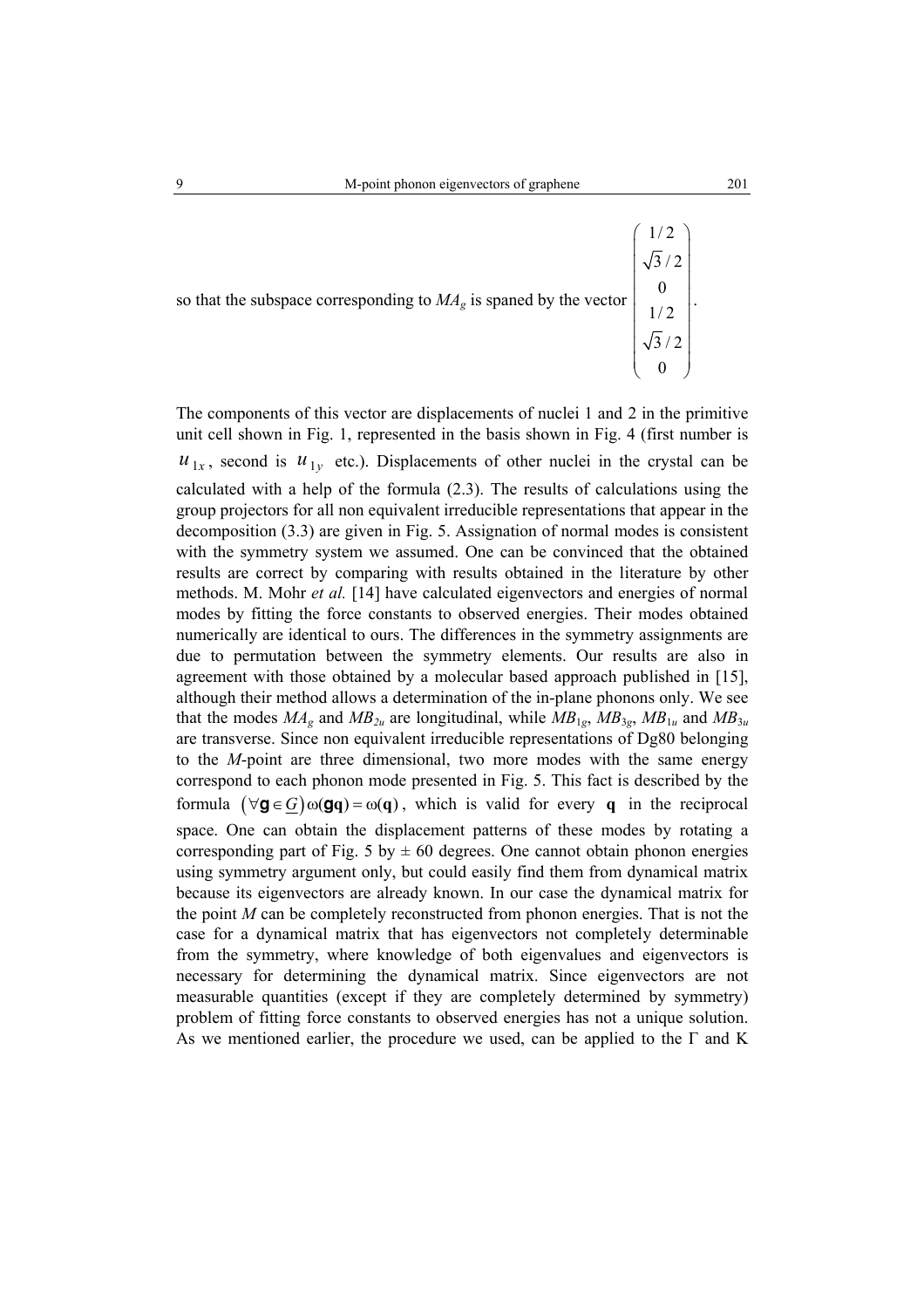points also, but for the  $\Gamma$  point it is easier to find eigenvectors by dividing modes to in- and out-of-plane modes and subtract movements that belong to acoustic phonons [16].



Fig. 5 – M-point phonon eigenvectors of graphene obtained by group projectors.

# **4. CONCLUSIONS**

It is useful to seek for a solution of a physical problem in more than one way, especially to search for an elegant solution. Application of symmetry mostly simplifies solving dynamical problem, but sometimes it completely solves the problem as in the case of phonon eigenvectors in the high symmetry points of graphene's BZ. In this paper, we have presented complete method of group projectors used to classify *M*-point phonons in a crystal belonging to the graphene honeycomb lattice and to find their eigenvectors. Eigenvectors found by this simpler procedure are in accordance with the results obtained by other, more conventional methods done for graphene.

*Acknowledgments*. This work was supported by Serbian Ministry of Education and Science under the project numbers OI 171005 and III 45016, and by European Union under the project EU FP7 NIM\_NIL.